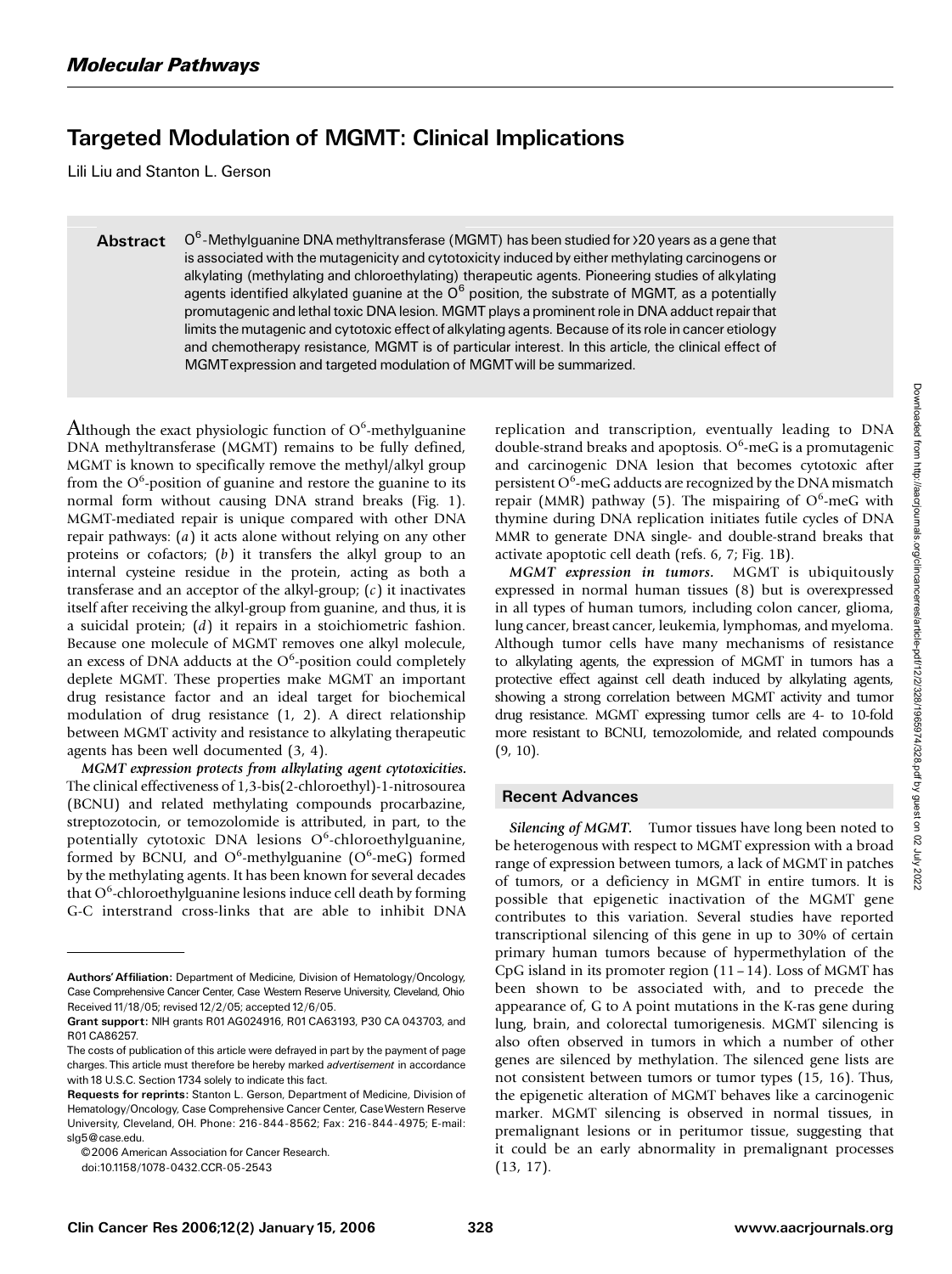

Fig. 1. MGMTand other DNA repair mechanisms deal with DNA damage produced by the methylating therapeutic drug, temozolomide, in human cells. Temozolomide and related drugs cause potentially cytotoxic DNA lesions such as O<sup>6</sup>-methylguanine (O<sup>6</sup>-meG, *red circle*) and N<sup>7</sup>-methylguanine (N7-meG, *yellow circle). A, N*GMT (O<sup>6</sup>-meG<br>DNA methyltransferase) removes the O<sup>6</sup>-alkylgua to normal. After receiving a methyl-group from O<sup>6</sup>-meG, MGMT is inactivated, and subject to ubiquitin-mediated degradation. A similar suicidal enzyme reaction occurs when MGMT transfers and accepts an alkyl-group from O<sup>6</sup>-benzylguanine (O<sup>6</sup>-BG) or O<sup>6</sup>-(4-bromothenyl)guanine (PaTrin-2), two therapeutic strategies. *B*, if an O<sup>6</sup>-meG DNA adduct escapes MGMTrepair, it would form a base pair with thymine (*blue circle*) during DNA replication. The mismatched base pair of the persistent O<sup>6</sup>-meG with thymine is recognized by the mismatch repair pathway, resulting in futile cycles of repair leading to cell death. C, N7-meG DNA adducts (>70% of total DNA adducts formed by temozolomide) are efficiently repaired by the base excision repair (BER) pathway, and normally they contribute little to the cytotoxicity of temozolomide. Methoxyamine binds to AP sites produced by methylpurine glycosylase (MPG), the first step in BER processing. Methoxyamine-bound AP sites are refractory to AP endonuclease (APE, green circle) cleavage, resulting in the blockage of the BER pathway. This leads to strand breaks, disrupted replication, and increased cytotoxicity of temozolomide.

Recently, several clinical studies have shown that glioma patients with MGMT promoter methylation responded better to treatment with radiotherapy and either BCNU or temozolomide, and had improved survival compared with chemotherapy alone (18, 19). These observations suggest that the absence of MGMT expression is a positive survival predictive marker in patients with glioma. It would be appealing to consider a prospective clinical trial in which MGMT expression variables were used for personalized drug selection, electing alkylating agents for those tumors with low or absent MGMT expression, and other forms of treatment or inhibition of MGMT (vide infra) for those with MGMT expression. Tumor MGMT promoter methylation is being evaluated as a predictive marker. Because of the difficulty in obtaining these samples, however, measurement of circulating tumor or blood cell MGMT promoter methylation might be an effective surrogate for the status of tumor MGMT.

Depletion of MGMT. MGMT is an ideal target for modulation of its activity because it is a suicidal protein.  $O^6$ -Benzylguanine (O<sup>6</sup>-BG) was developed based on its restricted mechanism of action (20).  $O^6$ -BG reacts with MGMT by covalent transfer of the benzyl group to the active site-cysteine and causes an irreversible inactivation of the enzyme (Fig. 1A). At therapeutic levels,  $O^6$ -BG is not toxic alone, but efficiently renders the tumor cells 2- to 14-fold more sensitive to alkylating agents in the in vitro and in vivo settings. This establishes the potential therapeutic effect of  $O^6$ -BG as an enhancer of these drugs. Recent clinical trials established the maximal tolerated dose of  $O<sup>6</sup>$ -BG to achieve biochemical inhibition of MGMT to be 120 mg/m<sup>2</sup>, and the maximal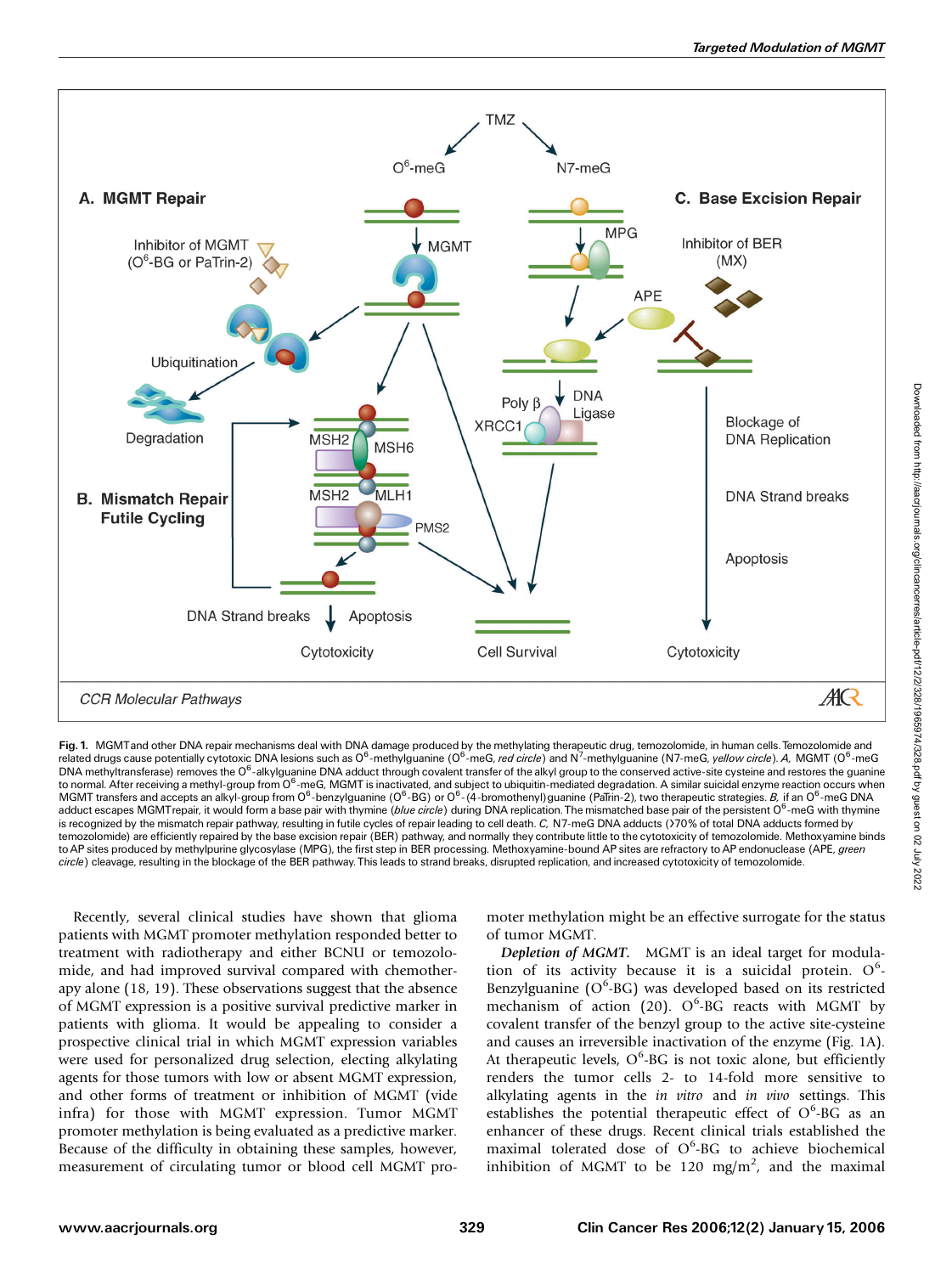doses of BCNU and temozolomide were found to be 40 and 470 mg/m<sup>2</sup>, respectively, given with this dose of  $O^6$ -BG (21, 22). Phase 2 trials are currently under way. In addition to  $O^6$ -BG, another alternative inactivator has been described [O(6)- (4-bromothenyl)guanine, PaTrin-2], which shows potential advantages over  $O^6$ -BG in terms of higher reactivity against wild-type MGMT and oral formulation. A PaTrin-2-temozolomide combination is under clinical development in England (23, 24).

## Translational Implications

Transfer of MGMT gene into bone marrow cells. Alkylating agents represent effective antitumor drugs. Unfortunately, these compounds are highly toxic to both malignant and normal cells. Bone marrow cells are especially sensitive to damage by alkylating agents because of reduced MGMT activity compared with tumor tissues. Thus, toxicity to the bone marrow is doselimiting in cancer patients. MGMT has emerged as a lead target gene for the protection of bone marrow cells against the cytotoxic effects of many chemotherapeutic alkylating agents. Most gene transfer studies have evaluated two mutant forms of MGMT (G156A and P140K) that are resistant to  $O^6$ -BGinduced inactivation up to 60-fold to >500-fold, respectively (25, 26). Retroviral and lentiviral gene transfer of mutant MGMT into hematopoietic stem cells followed by transplantation has shown a very high degree of stem cell selection and reconstitution under both ablative and myeloablative conditions in mouse and dog models. Importantly, gene transfer of mutant MGMT into hematopoietic stem cells confers significant levels of drug resistance to the combination of O<sup>6</sup>-BG and either temozolomide or BCNU. By this approach, tumorbearing mice tolerated dose escalation of  $O<sup>6</sup>$ -BG and BCNU with considerable moderation of myelosuppression, resulting in improved tumor response (27). Furthermore, because MGMT overexpression protects from leukemogenesis, it is possible that this approach would lessen the incidence of secondary leukemias after alkylating agent therapy (28). Clinical studies with gene transfer of mutant MGMT in CD34 cells collected from patients are ongoing to determine the gene transfer modeling and clinical applications (29). Potential applications include stem cell selection and protection in patients undergoing dose escalation of temozolomide for gliomas or other tumors and, at lower doses, as a selection strategy for genetically altered stem cells in other nonmalignant diseases.

DNA repair through MGMT and MMR pathways influences cell sensitivity to methylating agents. The relationship between MGMT activity and methylating agent resistance is complex, because O<sup>6</sup>-meG lesions not repaired by MGMT are processed by MMR (Fig. 1B). O<sup>6</sup>-meG preferentially pairs with thymine during DNA replicative synthesis and this mispair is bound by the mut S complex of MMR and the newly synthesized strand is excised by the mut L heterodimer of MMR. Unfortunately, the opposing strand  $O^6$ -meG is then paired with thymine again, reinitiating a futile repair process. In the process, extended singlestrand patches are present, overlapping double-strand breaks could occur, triggering apoptotic cell death as well as G to A point mutations. Thus,  $O^6$ -meG is a potent mutagenic and cytotoxic DNA adduct.

MMR-deficient tumors are very resistant to methylating agents. Furthermore, inactivation of MGMT by O<sup>6</sup>-BG fails to potentiate temozolomide-toxicity in MMR-deficient tumor cells. These results indicate that even large numbers of  $O^6$ meG DNA adducts are not cytotoxic in the absence of the MMR recognition, although they may be very mutagenic (30, 31). In addition, MGMT mutants acquired in MMR-deficient cell lines selected for resistance to  $O^6$ -BG and BCNU are resistant to inactivation and sensitization of alkylating agents by  $O^6$ -BG, indicating that MGMT mutations might emerge in human tumors after drug exposure leading to drug resistance (32, 33). These studies also indicate that the function of MMR is to prevent mutations and to sensitize genetically unstable cells to certain agents. When MMR is inactivated, however, cells exhibit a high mutation rate, and the relationship of drug resistance to methylating agents with MGMT becomes even more complicated. Thus, MMR-proficient tumors are resistant to methylating agents on the basis of MGMT activity, whereas MMR-deficient tumors are drug-resistant regardless of MGMT activity (34).

Inactivation of MGMT coupled with interruption of base excision repair enhances therapeutic efficacy of alkylating agents. Therapeutic methylating therapeutic agents, such as temozolomide, from  $O^6$ -meG ( $\sim$  6% of adducts formed), as well as 7-methylguanine ( $N^7$ -meG; 70% of adducts formed), and 3methyladenine (N<sup>3</sup>-mA; 9% of adducts formed). The latter adducts,  $N^7$ -mG and  $N^3$ -mA, are removed by the methylpurine glycosylase followed by AP endonuclease, the first two enzymes in the base excision repair (BER) pathway (Fig. 1C). Efficient BER repair minimizes the effect of these lesions in normal and tumor cells. Thus, these abundant N-methylated DNA adducts become highly cytotoxic only when BER is disrupted (35, 36). Most importantly, BER disruption is able to bypass other drug-resistant factors such as MMR defects and high MGMT activity.

Several previous studies have shown considerable efforts toward improving the therapeutic efficacy of methylating agents (37 –40) by blocking BER using methoxyamine, which binds the aldehyde group at the AP site and prevents AP endonuclease from clipping the backbone and thereby blocking the BER pathway. When combined with temozolomide or BCNU, methoxyamine potentiated therapeutic efficacy in colon cancer and malignant glioma xenografts. Importantly, no additive systemic toxicity was noted in mice after receiving treatment with temozolomide or BCNU and methoxyamine. Combinations of O<sup>6</sup>-BG, methoxyamine, and a lower dose temozolomide or BCNU (1/3 of effective doses of agent used alone) showed significant antitumor effects without toxic death. Thus, modulation of MGMT, but not BER, requires a MMR-proficient background. The simultaneous targeting of MGMT and BER is a promising strategy to improve the therapeutic efficacy of alkylating agents in both MMR-deficient and MMR-proficient tumors.

It has recently become clear that MGMT may have a more complex function in the cell. The protein is phosphorylated, ubiquitinated, and may function in transcription regulation, cell cycle control, and apoptotic signaling. Whether MGMT inhibition will enhance drug efficacy, be of predictive value in patient chemotherapy selection, and become a target for other anticancer agents remain fruitful areas of discovery.